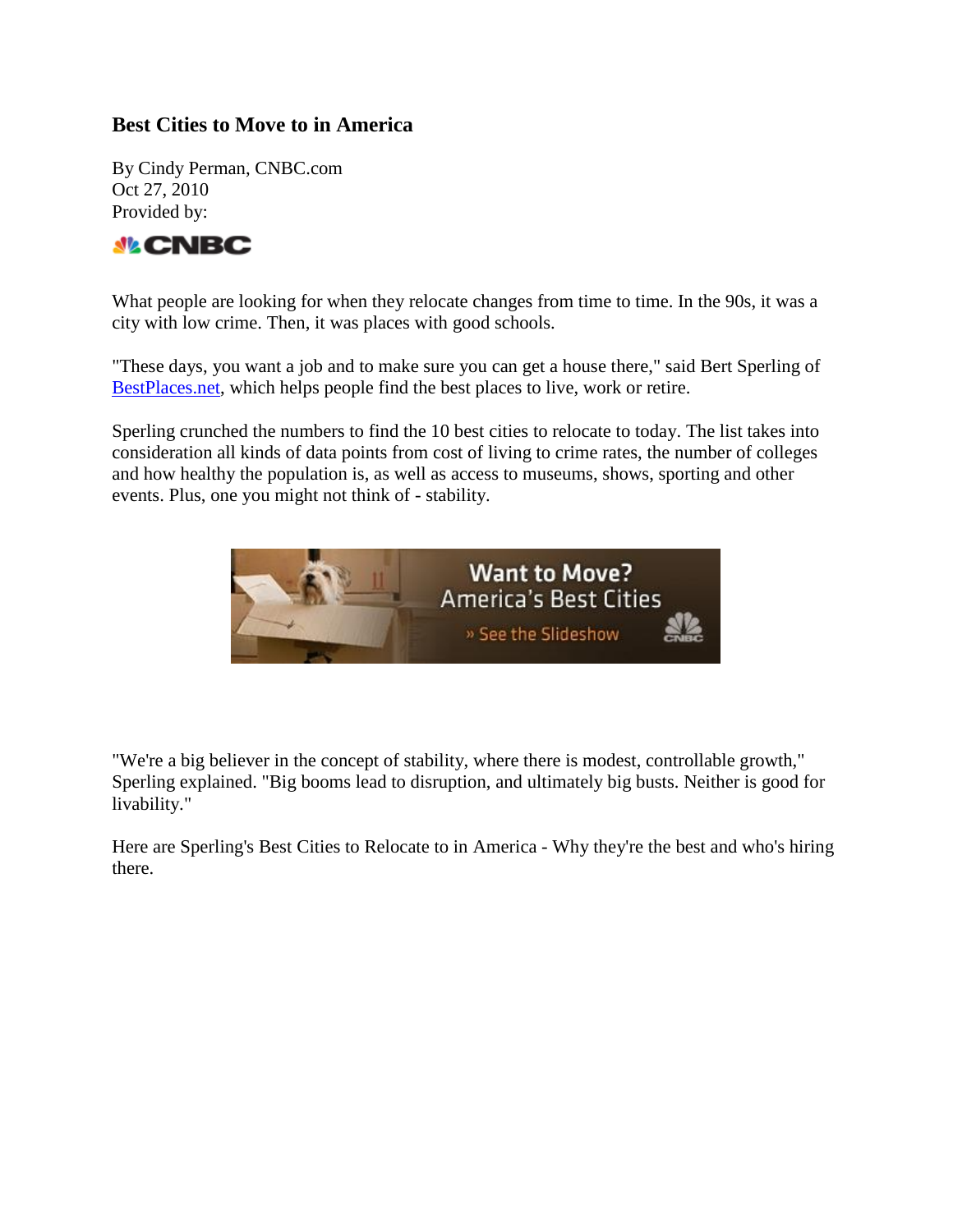# **1. Pittsburgh, PA**



[Pittsburgh,](http://realestate.yahoo.com/Pennsylvania/Pittsburgh) like [Buffalo,](http://realestate.yahoo.com/New_York/Buffalo) has also made a major transformation from an industrial town - in [Pittsburgh's](http://realestate.yahoo.com/Pennsylvania/Pittsburgh) case, steel -- into the 21st Century as a hub for education, health care and the arts.

Yet, it's still surprisingly affordable: The cost of living is 12.2 percent below the national average and the average home price is \$116,400, well below the national average of \$171,700.

It's repeatedly ranked as one of the most livable cities: The crime rate is low, it ranks high on both arts and colleges, and it's at low risk for a natural disaster such as an earthquake, hurricane or tornado.

It's also repeatedly ranked as one of the best sports cities, with the six-time Super Bowl champion [Pittsburgh](http://realestate.yahoo.com/Pennsylvania/Pittsburgh) Steelers, the Pittsburgh Pirates baseball team and the Pittsburgh Penguins hockey team. You would be hard-pressed to find a city with more loyal sports fans - a fact that should not be underestimated when it comes to quality of life.

The unemployment rate is 7.8 percent, well below the national average of 10.2 percent. Indeed.com has named it the No. 18 job market, with two applicants for every job available.

**Companies That Are Hiring Now:** HCR ManorCare, BNY Mellon, PNC Bank, Ernst & Young and Westinghouse Electric Company, according to Indeed.com.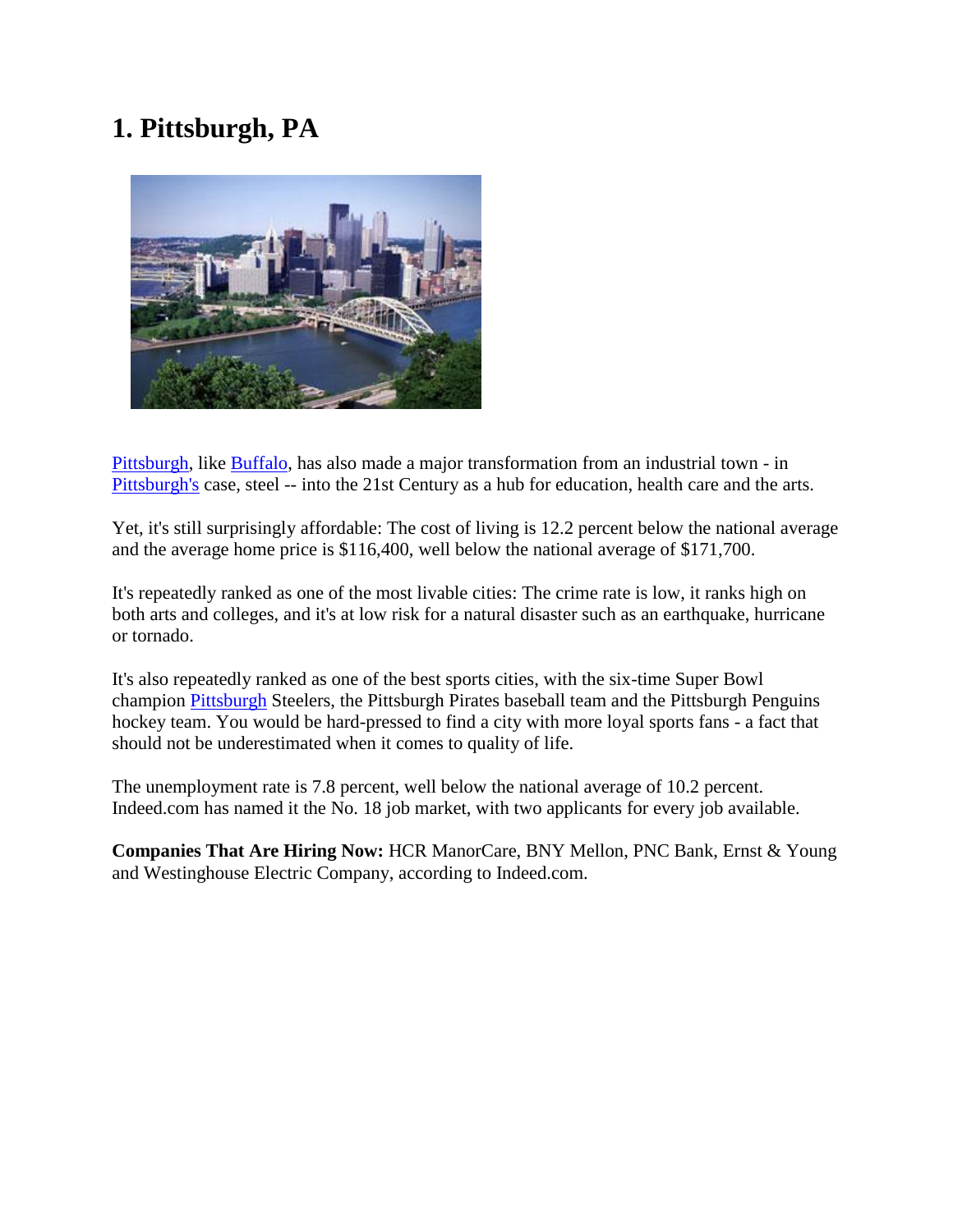## **2. Buffalo-Niagara Falls, NY**



[Buffalo](http://realestate.yahoo.com/New_York/Buffalo) is an older, industrial city that has "gone through a sort of gut-wrenching transition into the 21st Century," Sperling says. And now that it's gotten over the bumps, it's a great place to live.

The [Buffalo-](http://realestate.yahoo.com/New_York/Buffalo)Niagara Falls area has a growing arts scene and it's affordable: The cost of living is 14.4 percent below the national average, and the average home price is \$119,700, well below the national average of \$171,700.

There are more than 20 parks in Buffalo, earning it the nickname, "City of Trees," and for all you sports fans, it's home of the Buffalo Bills football team and Buffalo Sabres hockey team. As for Niagara Falls, the city has moved from an industrial center to a more sustainable tourism-based economy, and with the opening of the Conference Center Niagara Falls a few years ago, it now attracts more business travelers.

The unemployment rate in the region is 8.3 percent, below the national average. Health care and education are the fastest growing industries here.

**Companies That Are Hiring Now:** Synacor, M&T Bank, Kaleida Health and HSBC Bank, according to Indeed.com.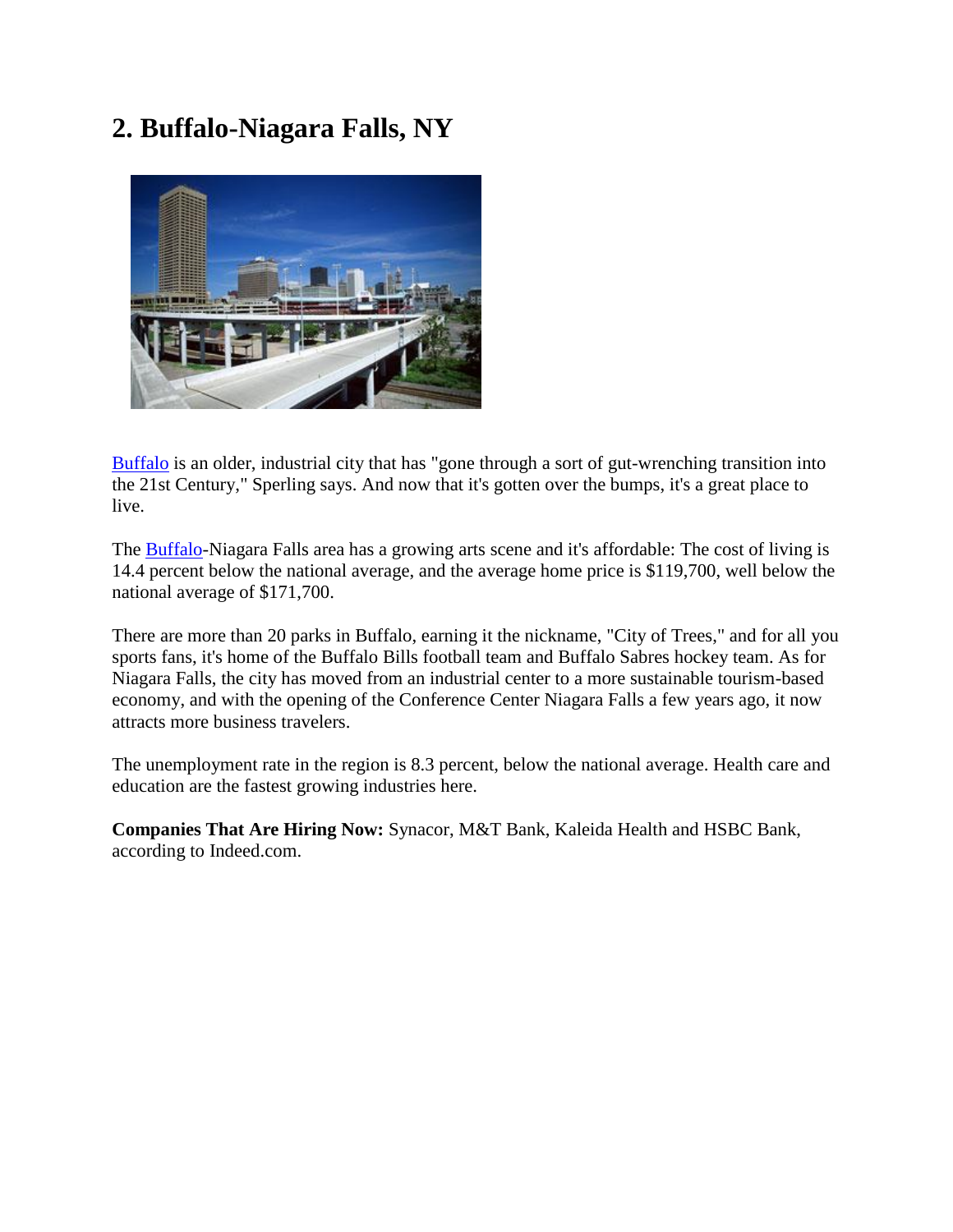# **3. Omaha, NE/Council Bluffs, IA**



[Omaha](http://realestate.yahoo.com/Nebraska/Omaha) is a great example of a city that's avoided the booms and busts, ranking high on stability.

Could its slow but steady growth be the influence of one of its most famous residents, the richest man in the world, Warren Buffett? The Oracle of [Omaha,](http://realestate.yahoo.com/Nebraska/Omaha) as he's known, made his money based on the motto "invest in what you know" - not getting sucked into the next big boom.

Quite possibly, Sperling said. Perhaps the bigger impact, though, is that Buffett keeps [Omaha](http://realestate.yahoo.com/Nebraska/Omaha) in the news, which makes it easier to attract big companies there. Today, there are five Fortune 500 companies headquartered there, including ConAgra Foods, Union Pacific Corporation, Mutual of Omaha, Peter Kiewit and Sons, and Buffett's Berkshire Hathaway.

Plus, it's affordable: the area's cost of living is 12.4 percent below the national average.

The average [price of a home](http://realestate.yahoo.com/Homevalues) is \$137,600, well below the national average of \$171,700.

The unemployment rate is 4.7 percent, less than half the national average of 10.2 percent.

**Companies That Are Hiring Now:** ConAgra Foods, Creighton University Medical Center, TD Ameritrade and Soliant Health, according to Indeed.com.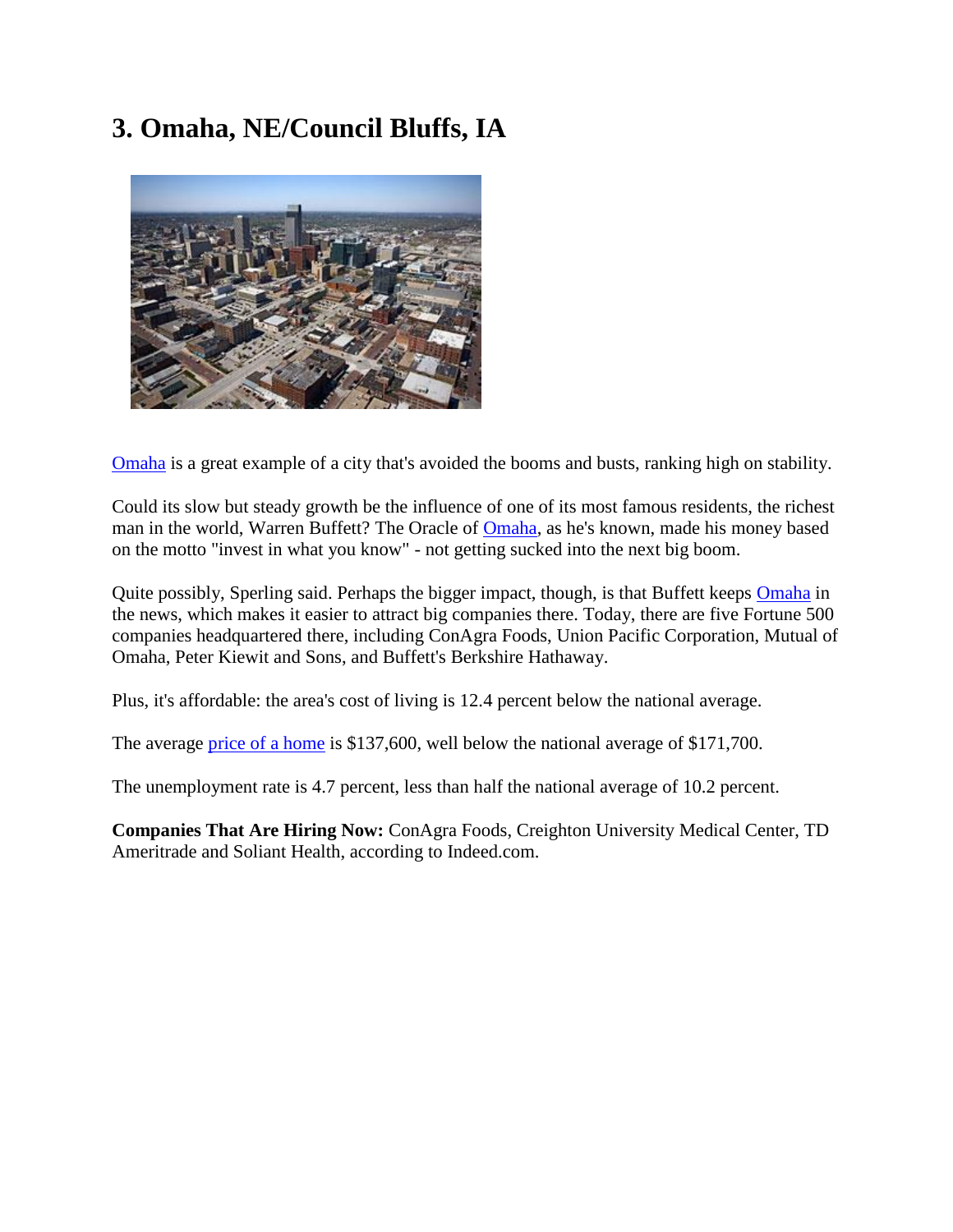## **4. Fort Worth-Arlington, Texas**



["Fort Worth](http://realestate.yahoo.com/Texas/Fort_Worth) is like the Rodney Dangerfield of the [Dallas](http://realestate.yahoo.com/Texas/Dallas)[-Fort Worth](http://realestate.yahoo.com/Texas/Fort_Worth) area - It gets no respect!" Sperling quipped.

But those who live in [Fort Worth](http://realestate.yahoo.com/Texas/Fort_Worth) know the secret: It's close enough to [Dallas](http://realestate.yahoo.com/Texas/Dallas) that you get all of the amenities of a world-class city, from shopping to cultural events, but it's cheaper. The average home price is about \$119,300, well below the national average of \$171,700. Plus, the cost of living is nearly 14 percent cheaper than the national average.

It has a growing arts & culture scene, including an orchestra, ballet, opera, botanical garden and one of the best zoos in the country. In fact, the city has started billing itself as the "City of Cowboys and Culture."

[Arlington](http://realestate.yahoo.com/Texas/Arlington) is home to the Dallas Cowboys football team, the Texas Rangers baseball team, as well as American Mensa, the U.S. chapter of the high-IQ society, and the International Bowling Museum.

The unemployment rate in the area is 8.3 percent, below the national average of 10.2 percent.

**Companies That Are Hiring Now:** Texas Health Resources, JPS Health Network and Bank of America, according to Indeed.com.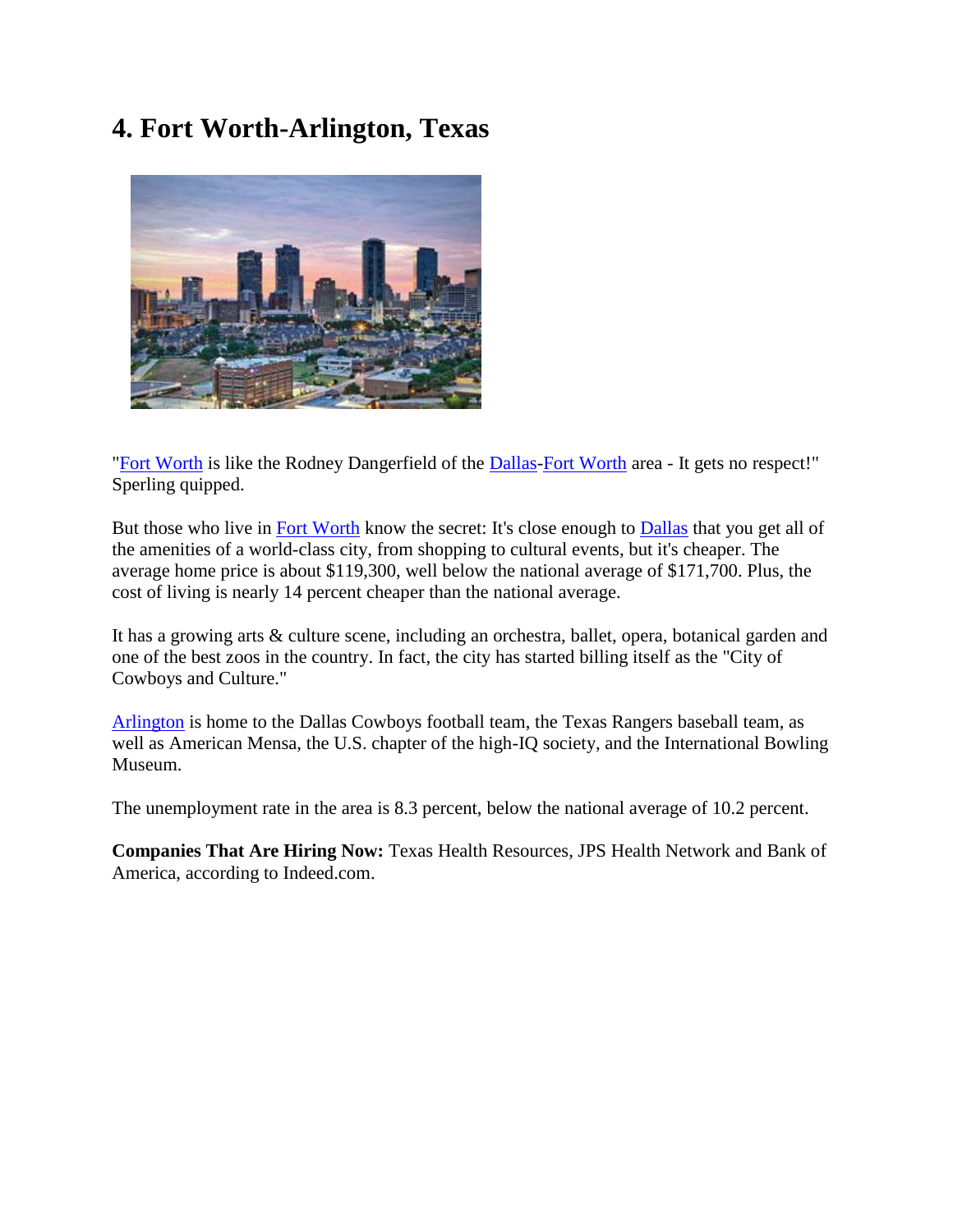## **5. Austin-Round Rock, TX**



[Austin](http://realestate.yahoo.com/Texas/Austin)[-Round Rock](http://realestate.yahoo.com/Texas/Round_Rock) ranks high on quality of life and affordability: It has at least a dozen colleges and was voted the No. 1 college town by the Travel Channel. The cost of living is 2.4 percent below the national average.

But what sets it apart is its quirk. The [city](http://realestate.yahoo.com/Texas/Austin) has been described as a "crazy quilt," stitching together everything from art, improv and country music to environmentalism and high tech. It's home to the South by Southwest festival, featuring independent musicians and filmmakers and emerging technologies. Though, its quirky rep has been around awhile, spawning a new slogan, "Keep [Austin](http://realestate.yahoo.com/Texas/Austin) Weird."

Round Rock is its conservative counterpart, known for its outstanding education system and as the headquarters of Dell Computers.

The unemployment rate in the area is 6.5 percent, well below the U.S. average of 10.2 percent. It's the No. 10 job market, according to Indeed.com, with two applicants for every job opening.

**Companies That Are Hiring Now:** Dell, Seton Family of Hospitals, Soliant Health and AT&T, according to Indeed.com.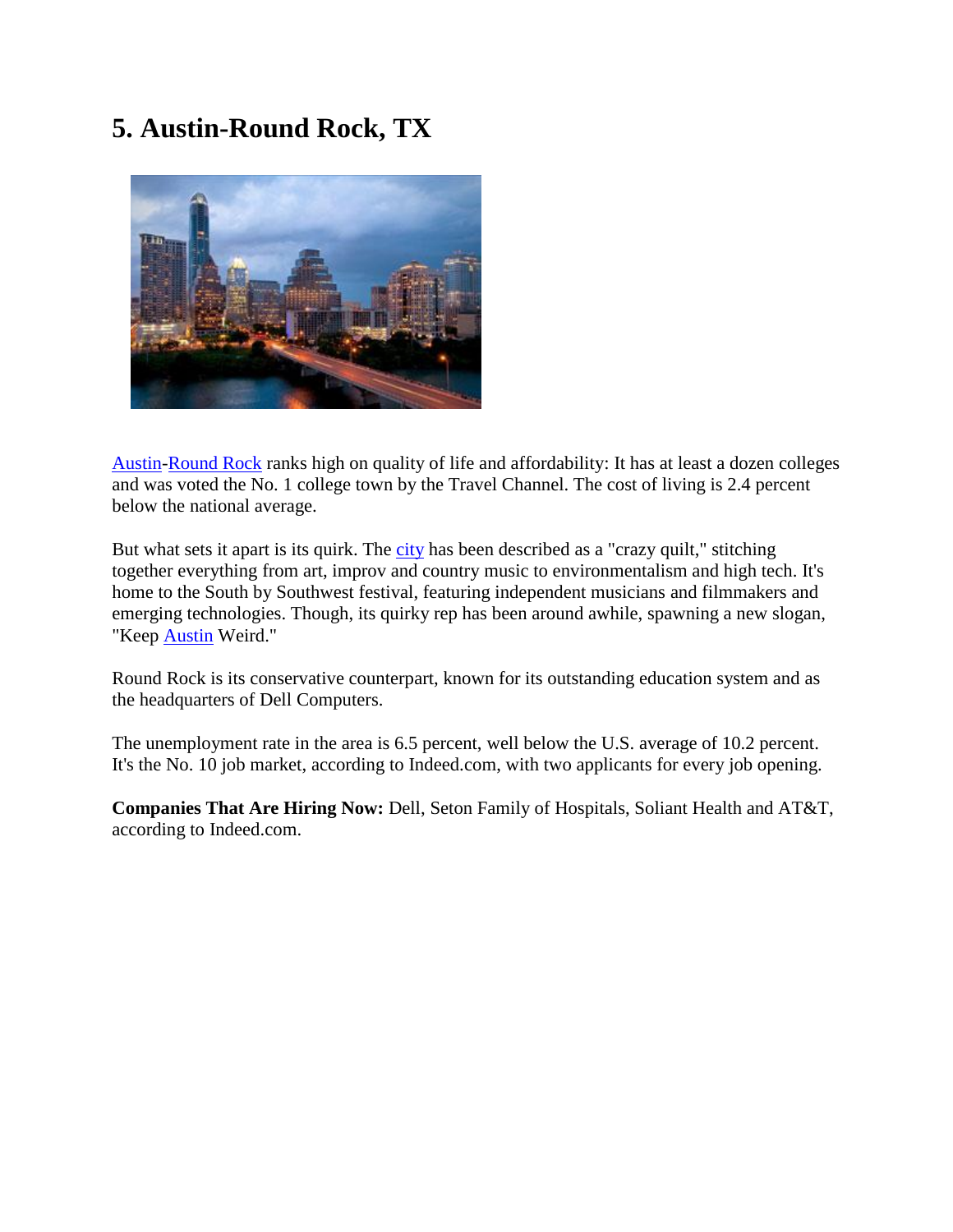### **6. Des Moines-West Des Moines, IA**



[Des Moines](http://realestate.yahoo.com/Iowa/Des_Moines) just got an overhaul in the past few years, including a new science center, Imax theater and an events center.

The city is very livable and has a nice culture, Sperling said. The cost of living is more than 12 percent below the national average, and the median home cost is \$150,600, well below the national average of \$171,700. West **De Moines** is a wealthy suburb - you guessed it - west of Des Moines.

Your vote really counts here: The [Iowa](http://realestate.yahoo.com/Iowa) caucuses have been the first major electoral event since 1972. The New York Times once observed that "if you have any desire to witness presidential candidates in the most close-up and intimate of settings, there is arguably "no place better to go than [Des Moines.](http://realestate.yahoo.com/Iowa/Des_Moines)"

The unemployment rate is 7.1 percent, below the national average of 10.2 percent. It has a lot to offer job-wise besides farming: There are over 400 factories there (to process those farmed goods), plus it's a hub for the insurance industry with nearly 60 companies claiming their headquarters here.

**Companies That Are Hiring Now:** Catholic Health Initiatives, Wells Fargo and Iowa Health System, according to Indeed.com.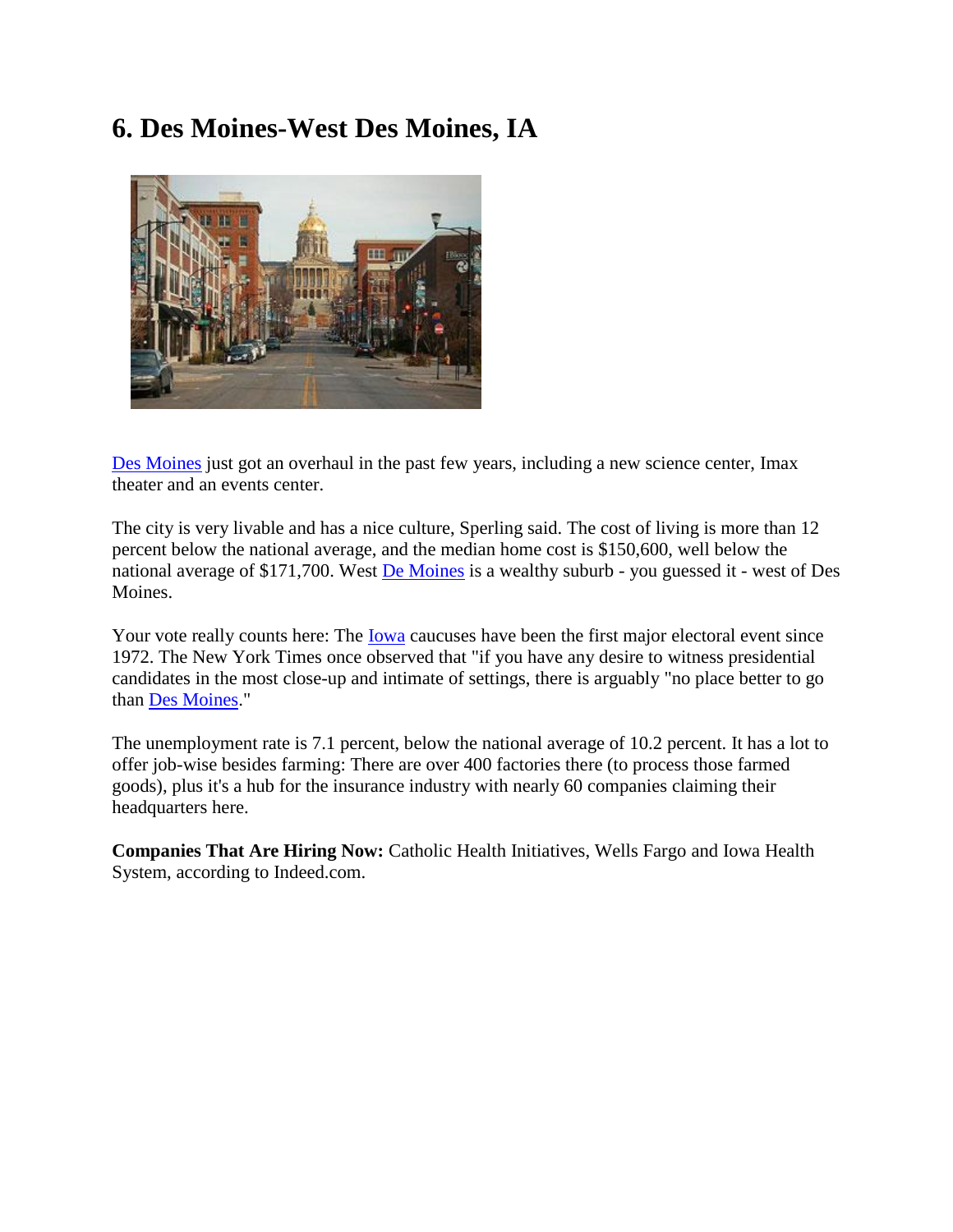# **7. Madison, WI**



[Madison](http://realestate.yahoo.com/Wisconsin/Madison) winters can be tough but those who love it say all the winter activities available, plus all the city has to offer, offset the cold.

The crime rate is one of the lowest on the list and it's been rated one of the top cities for education, with an estimated 14 students per teacher. Plus, there are at least nine university campuses there.

It has a ton of restaurants, museums, performing arts centers, sports complexes - and a free zoo! Plus, free concerts by the [Wisconsin](http://realestate.yahoo.com/Wisconsin) Chamber Orchestra on the Capitol lawn in the summer.

Among its quirkier distinctions are that it's home to the Onion humor newspaper and website and the Great Taste of the Midwest craft beer festival.

The unemployment rate in [Madison](http://realestate.yahoo.com/Wisconsin/Madison) is 5.2 percent, nearly half of the national average.

**Companies That Are Hiring Now:** University of Wisconsin Hospital and Clinics, Covance, Promega Corporation and Dean Health, according to Indeed.com.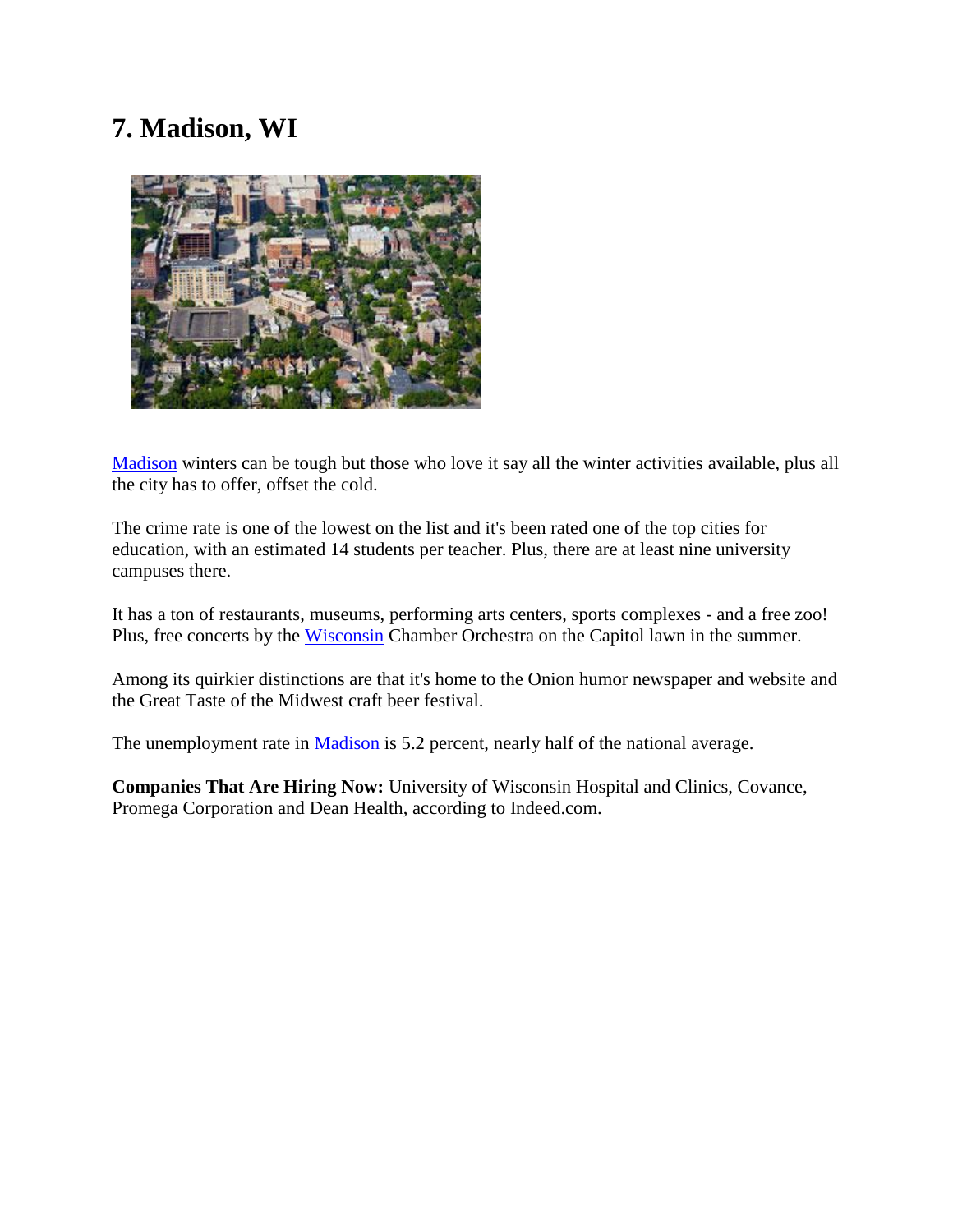# **8. Minneapolis-St. Paul-Bloomington, MN**



["Minneapolis](http://realestate.yahoo.com/Minnesota/Minneapolis) is probably one of the most progressive, greenest cities and the folks are really polite in that Midwestern way," Sperling said.

[Minneapolis](http://realestate.yahoo.com/Minnesota/Minneapolis)[-St. Paul,](http://realestate.yahoo.com/Minnesota/St_Paul) also known as the "Twin Cities," and the southern suburb of [Bloomington,](http://realestate.yahoo.com/Minnesota/Bloomington) have a very low crime rate, a lot of colleges and arts and cultural institutions, all of which add to a great quality of life.

[Minneapolis](http://realestate.yahoo.com/Minnesota/Minneapolis) is the third largest theater market in the U.S., behind [New York](http://realestate.yahoo.com/New_York/New_York) and [Chicago,](http://realestate.yahoo.com/Illinois/Chicago) [Bloomington](http://realestate.yahoo.com/Minnesota/Bloomington) is home to the famous Mall of America, the largest mall in the U.S. It's home to the Minnesota Vikings football team and Minnesota Twins baseball team, and, it's one of the most literate metropolitan areas in America.

Housing prices and the cost of living are slightly higher than the national average but the unemployment rate is 7 percent, well below the national average of 10.2 percent.

Indeed ranks it as the No. 12 job market, with two applicants for every job available.

**Companies That Are Hiring Now:** UnitedHealth Group, Medtronic, 3M, Target (office jobs) and Thomson Reuters, according to Indeed.com.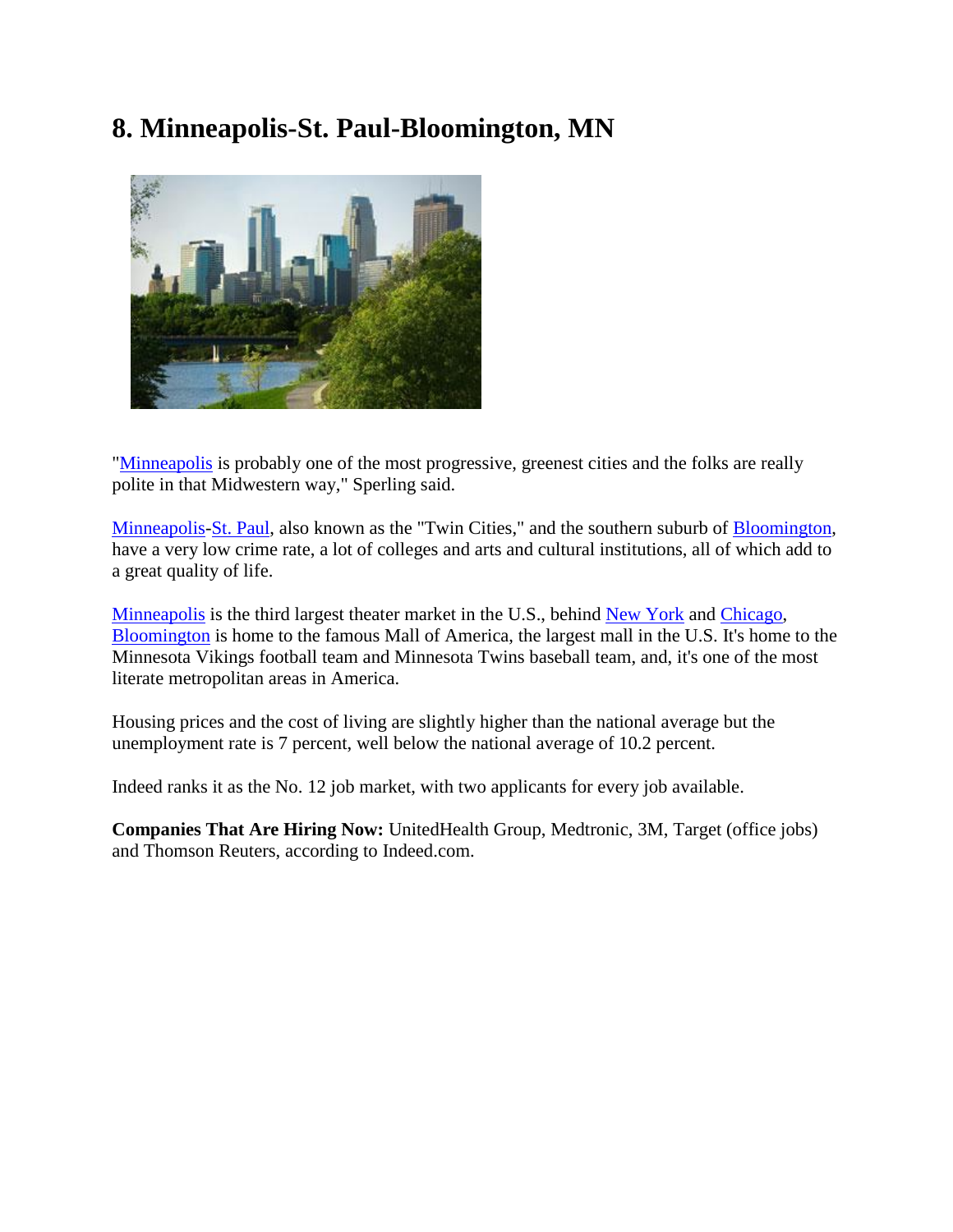## **9. Denver-Aurora, CO**



[Denver-](http://realestate.yahoo.com/Colorado/Denver)[Aurora](http://realestate.yahoo.com/Colorado/Aurora) also scored points for stability and affordability - and because it has a very attractive downtown.

[The city](http://realestate.yahoo.com/Colorado/Denver) has a lot to offer in the way of arts - not just museums but also a lot of public art. Plus, it's one of the few cities that has teams from four major sports - the [Denver](http://realestate.yahoo.com/Colorado/Denver) Broncos football team, Colorado Rockies baseball team, Colorado Avalanche hockey team and Denver Nuggets basketball team.

Plus, the city is surrounded by some of the highest mountain peaks in the nation, making for sweeping vistas and an outstanding array of outdoor activities, such as hiking, biking and skiing. [Aurora](http://realestate.yahoo.com/Colorado/Aurora) is an eastern [suburb](http://realestate.yahoo.com/Colorado/Aurora) of the city, with a lot of shopping and cultural events, plus it has more than 1,800 acres of park land, at least a dozen golf courses and a 200-acre nature center.

The unemployment rate is 7.4 percent, below the national average of 10.2 percent. Indeed ranks it as the No. 11 job market, with two job seekers for every job available.

**Companies That Are Hiring Now:** Raytheon, Kaiser Permanente, HCA, HealthONE and Deloitte, according to Indeed.com.